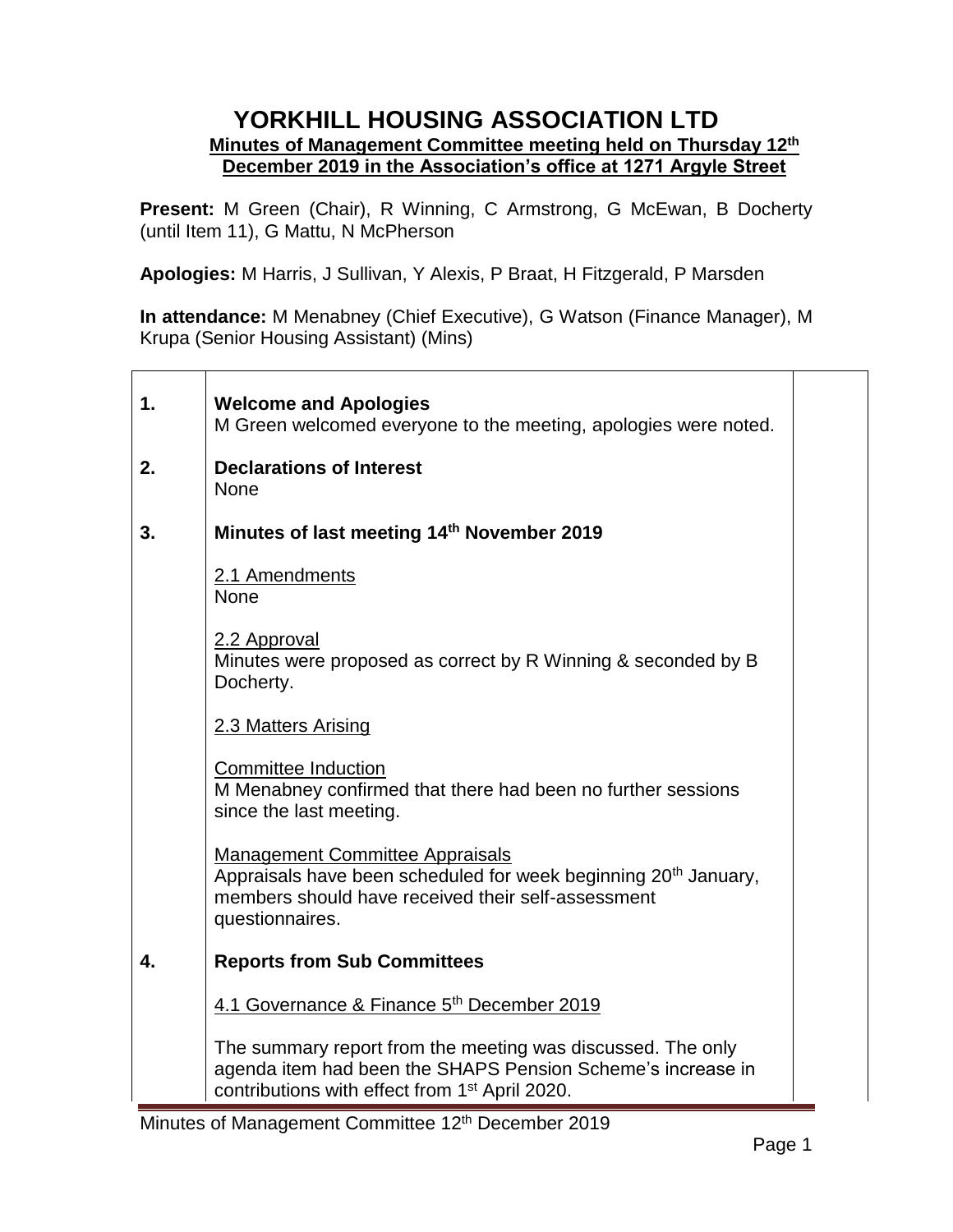| Eamon Connelly, Director of EVH had attended to advise members<br>of the implications for YHA of these increases, and to provide some<br>guidance on the options available to the governing body in its role as<br>employer. |    |
|------------------------------------------------------------------------------------------------------------------------------------------------------------------------------------------------------------------------------|----|
| Given the significant financial implications for both employer and<br>employee, there are key decisions to be made:                                                                                                          |    |
| - whether existing pension scheme arrangements are sustainable in<br>the medium-long term                                                                                                                                    |    |
| And if so,<br>- how future contributions should be split between employer and<br>employee                                                                                                                                    |    |
| - whether the Association should withdraw from one or both existing<br>schemes<br>And if so,                                                                                                                                 |    |
| - what other options would be best for the organisation and staff                                                                                                                                                            |    |
| The Management Committee ratified the Sub-Committee's initial<br>decisions as follows:                                                                                                                                       |    |
| - a 90 day consultation period with staff will commence in January                                                                                                                                                           |    |
| - a working group will be established to discuss the issues with a<br>view to making a recommendation to the Management Committee in<br>March.                                                                               |    |
| The group will have three representatives from Committee: Grant<br>McEwan, Yvonne Alexis and Janette Sullivan. Staff will be asked to<br>choose two members from each scheme to join the group.                              |    |
| - . YHA will maintain current arrangements and contribution splits<br>between 1 <sup>st</sup> April and 30 <sup>th</sup> June                                                                                                |    |
| - Gordon Birrell from Cheyne and Tait to be asked to meet with staff<br>to discuss available options, and again on a one to one basis after a<br>final decision is made by Management Committee.                             | GW |
| Members agreed to delegate authority to the Pensions Working<br>Group to make whatever interim decisions are required, pending a<br>final recommendation to Committee in March.                                              |    |
| Members also noted that the Chief Executive and Finance Manager<br>would not be participating in any decision making throughout this<br>process but would be available to provide information if required.                   |    |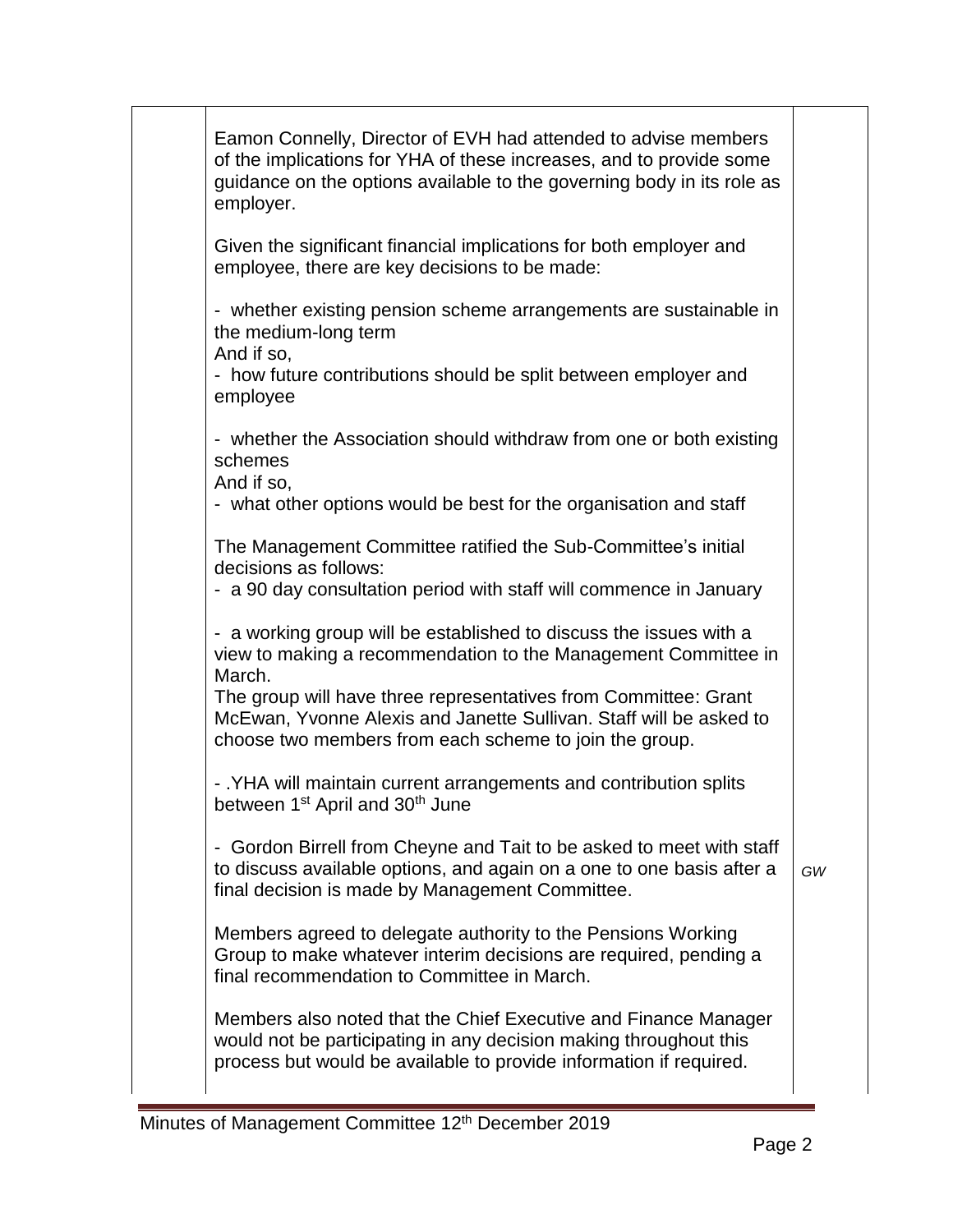| 5. | 2020-21 Rent Increase and Consultation Feedback<br>M Menabney presented G Kennedy's report on the 2020-21 Rent<br>Increase.                                                                                                                                                                                                                                         |    |
|----|---------------------------------------------------------------------------------------------------------------------------------------------------------------------------------------------------------------------------------------------------------------------------------------------------------------------------------------------------------------------|----|
|    | Members noted that there was a good response to the consultation<br>again this year and agreed the increase proposed by YHA is one of<br>the sector's lowest.                                                                                                                                                                                                       |    |
|    | Following discussion, members approved a 2.1% rent increase for<br>$2020 - 21$ .                                                                                                                                                                                                                                                                                    | GK |
| 6. | <b>Procurement Policy and Equality Impact Assessment</b><br>M Menabney presented S Pattison's report on the Procurement<br>Policy.                                                                                                                                                                                                                                  |    |
|    | Members asked if the £1000 limit for works to be instructed as<br>necessary was too low and should it not be increased.<br>M Menabney advised that this limit was considered reasonable by<br>the Property Services Team, and took into account the team's<br>knowledge and experience of current trade rates.                                                      |    |
|    | The Equality and Diversity Impact Assessment was discussed and a<br>members asked why Age and Disability were selected and how this<br>could affect procurement. M Menabney explained that age or<br>disability may require an adjustment to standard service provision if<br>for example, arrangements for access or alternative accommodation<br>need to be made. |    |
|    | Members approved the Procurement Policy.                                                                                                                                                                                                                                                                                                                            |    |
| 7. | <b>Finance Manager Reports</b>                                                                                                                                                                                                                                                                                                                                      |    |
|    | 7.1 Report on IT Server/Software Upgrades<br>G Watson discussed his report on the proposed IT upgrades.                                                                                                                                                                                                                                                             |    |
|    | Following lengthy discussion members approved the proposals as<br>below:<br>Replacing the Network/Fileserver with immediate effect.                                                                                                                                                                                                                                 |    |
|    | The upgrade to Microsoft Windows 10<br>Replacing the Terminal Server with PCs<br>-                                                                                                                                                                                                                                                                                  |    |
|    | Upgrading to Office Professional<br><b>Replacement PC for Chief Executive</b><br>-<br>Apply for funding to attain Cyber Essential Certification                                                                                                                                                                                                                     |    |
|    | N McPherson advised that as the Terminal Server is only 4 years<br>old it may be worth discussing with Brightridge if the server can be<br>repurposed as on average servers have a 10 year lifespan.                                                                                                                                                                |    |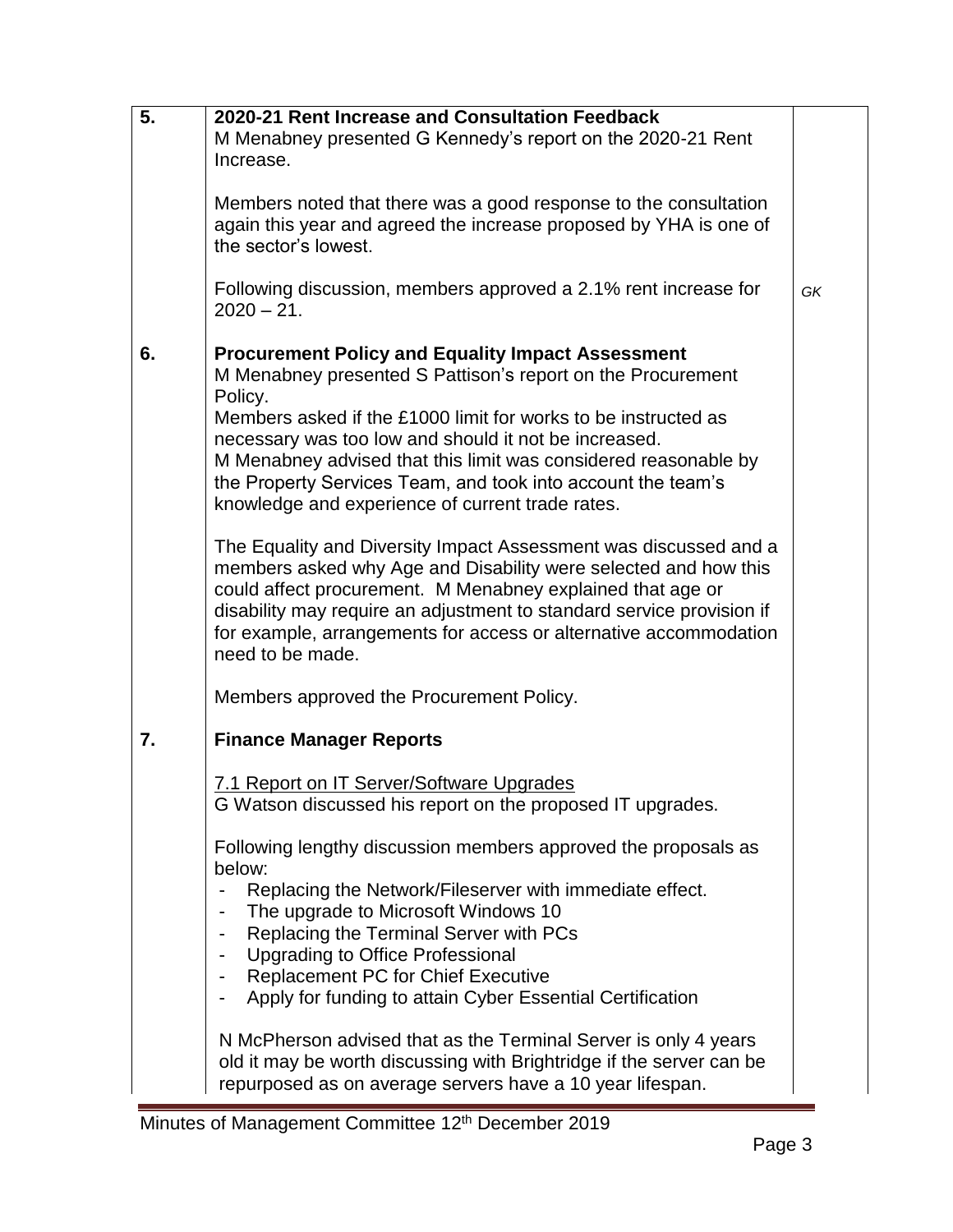|    | G Watson confirmed that he would discuss this with Brightridge.                                                                                                                                                                                                                                                                             | GW |
|----|---------------------------------------------------------------------------------------------------------------------------------------------------------------------------------------------------------------------------------------------------------------------------------------------------------------------------------------------|----|
|    | 7.2 2020 - 21 Draft Budget                                                                                                                                                                                                                                                                                                                  |    |
|    | G Watson presented the Draft Budget for 2020 – 21 and members<br>noted the following:                                                                                                                                                                                                                                                       |    |
|    | - Employee costs have increased slightly and take into account the<br>slight changes to the staff structure this year and also includes for<br>increments in salary and an allowance for Temp Staff when needed.                                                                                                                            |    |
|    | - Members suggested the £10000 provision for consultancy fees<br>should be increased to £15000 take into account the fees for the<br>facilitation of the pension consultation. This was agreed.                                                                                                                                             |    |
|    | - Bad Debt provision has been reduced to £15000 from £25000 last<br>year, as last year's write-offs were only around £16000. Housing<br>Management section will check what the approximate figures are so<br>far for this year before the final budget in March, to provide a more<br>accurate figure.                                      |    |
|    | - This year's budget predicts an operating deficit of just over £47000,<br>based on all major repairs going ahead as planned. There is no<br>cause for concern as the deficit is amply covered by the<br>Association's cash reserves.                                                                                                       |    |
|    | Members approved the Draft Budget for 2020 – 21.                                                                                                                                                                                                                                                                                            | GW |
| 8. | <b>2019 Residents Survey Update</b><br>S Pattison's update report on the Residents Survey was discussed.<br>Focus Groups will be scheduled for January. It's hoped that those<br>taking part in the focus groups will agree to continue engagement<br>with the Association through the development of longer term<br>discussion groups.     |    |
|    | Members noted the contents of this report.                                                                                                                                                                                                                                                                                                  |    |
| 9. | Fire Safety - 46 Overnewton Street<br>M Menabney presented S Pattison's report on Fire Safety at<br>Overnewton Court.                                                                                                                                                                                                                       |    |
|    | Members asked how it was decided which residents to approach<br>regarding assistance for evacuation. M Menabney explained that<br>there was information still held in residents' personal plans from<br>when the property had had a warden, and for newer tenants, staff<br>had used personal knowledge of the tenants to make a judgement. |    |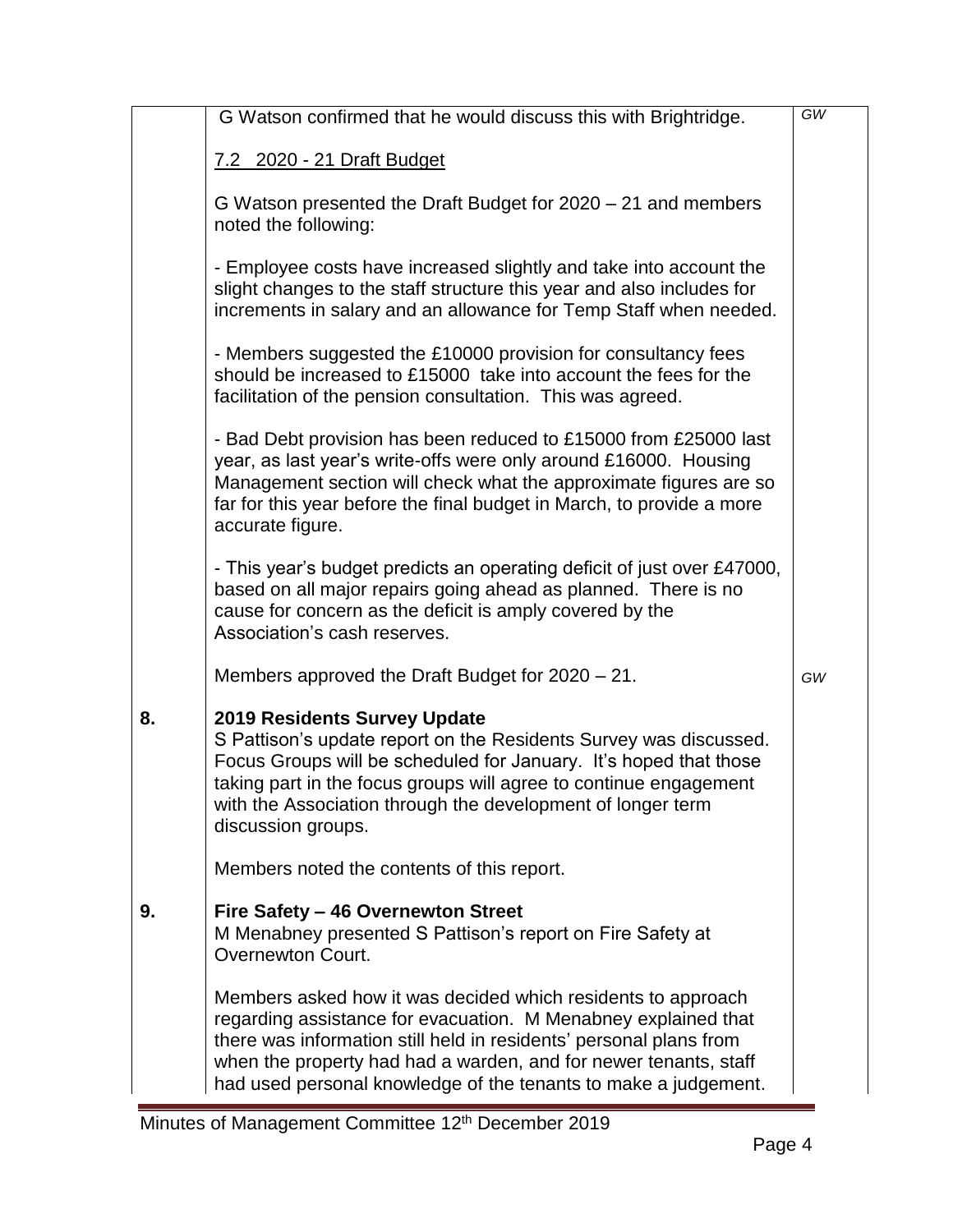|     | Members discussed if it would not be better to ask all residents in the<br>complex and get them to confirm that they are able to self-evacuate.<br>M Menabney advised that she would discuss this with S Pattison and<br>update members. | MM/SP |
|-----|------------------------------------------------------------------------------------------------------------------------------------------------------------------------------------------------------------------------------------------|-------|
|     | Members noted the contents of this report.                                                                                                                                                                                               |       |
| 10. | <b>Tenancy Update</b><br>M Menabney discussed G Kennedy's report.                                                                                                                                                                        |       |
|     | Members discussed and noted that should this issue progress to<br>legal action a further report will come before members.                                                                                                                | GK    |
| 11. | 2018 – 19 Management Committee Activities Summary<br>Committee noted the following documents prepared by the Chief<br>Executive for information:                                                                                         |       |
|     | 11.1 In-House Briefing Sessions<br>A summary of all in-house training and briefing sessions provided to<br>Committee from January 2018 to December 2019                                                                                  |       |
|     | 11.2 Policy, Strategy & Financial Planning<br>All policy, financial plans and strategic objectives approved by<br>Committee from September 2018 to August 2019.                                                                          |       |
|     | M Menabney advised that these documents could assist members<br>with completing their self-assessment questionnaires for their<br>appraisals.                                                                                            |       |
|     | B Docherty left the meeting at 7:45pm                                                                                                                                                                                                    |       |
| 12  | <b>Membership Applications/Cancellations</b>                                                                                                                                                                                             |       |
|     | <b>Applications</b><br><b>None</b>                                                                                                                                                                                                       |       |
|     | Cancellations<br>Share Number 347 - Duncan Scobie - 12 Blantyre Street 3/2 -<br>Moved Away.                                                                                                                                              |       |
| 13. | <b>Report from GWSF</b><br>None                                                                                                                                                                                                          |       |
| 14. | <b>Report from SFHA</b><br>None                                                                                                                                                                                                          |       |

Minutes of Management Committee 12<sup>th</sup> December 2019